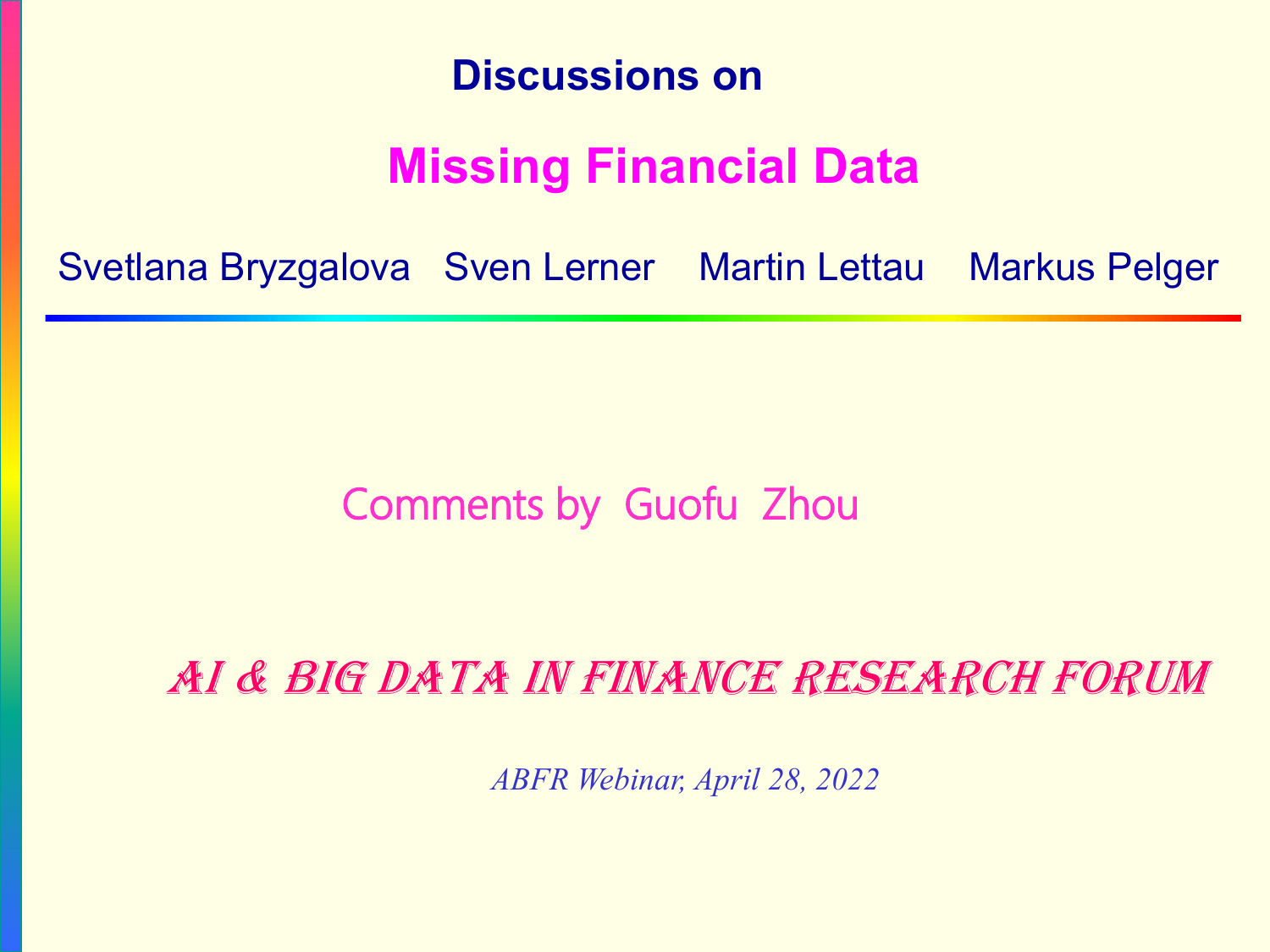## **Is there really a problem?**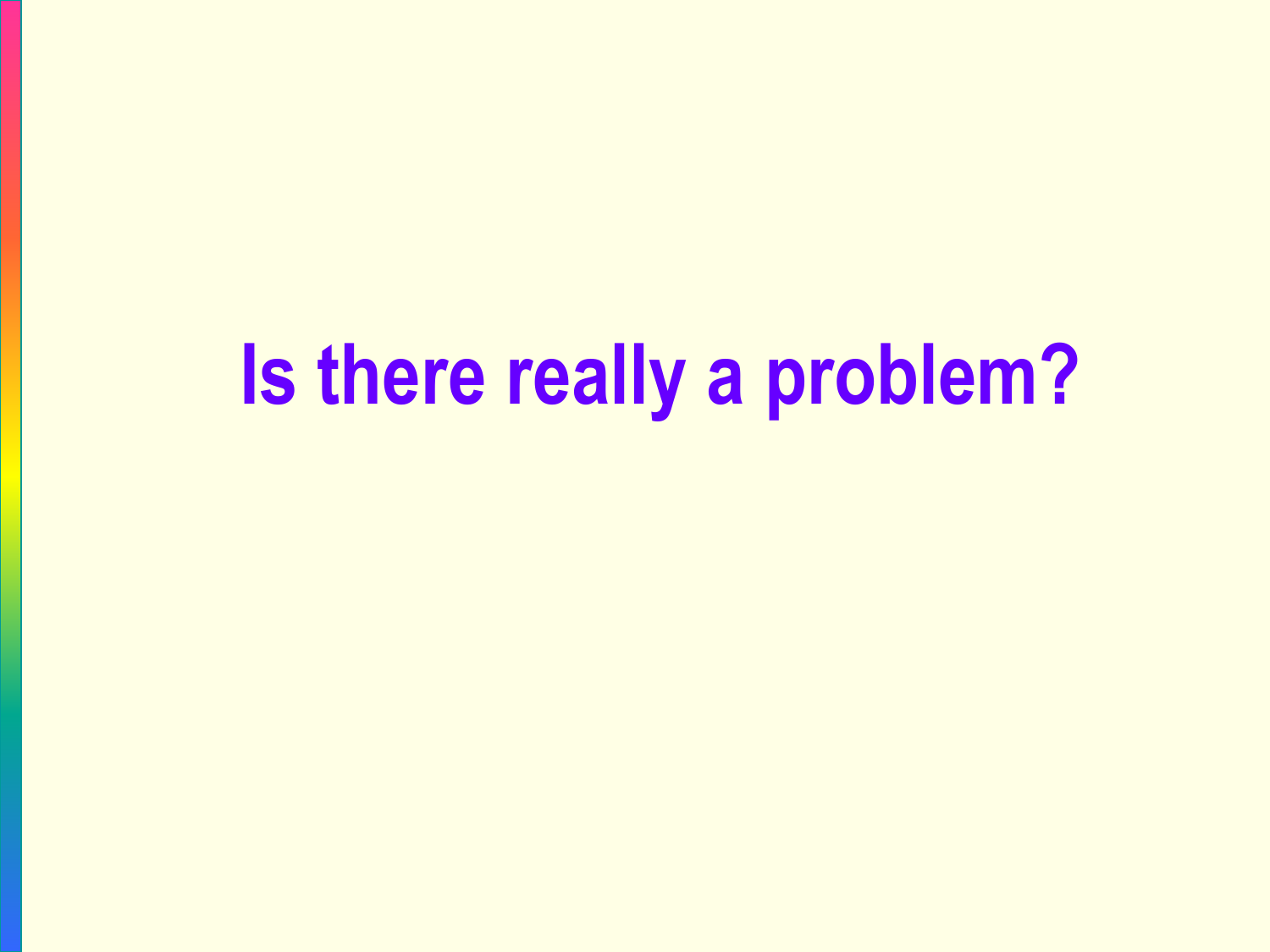### **Problem of Missing Values: A**

### (a) Number of Stocks

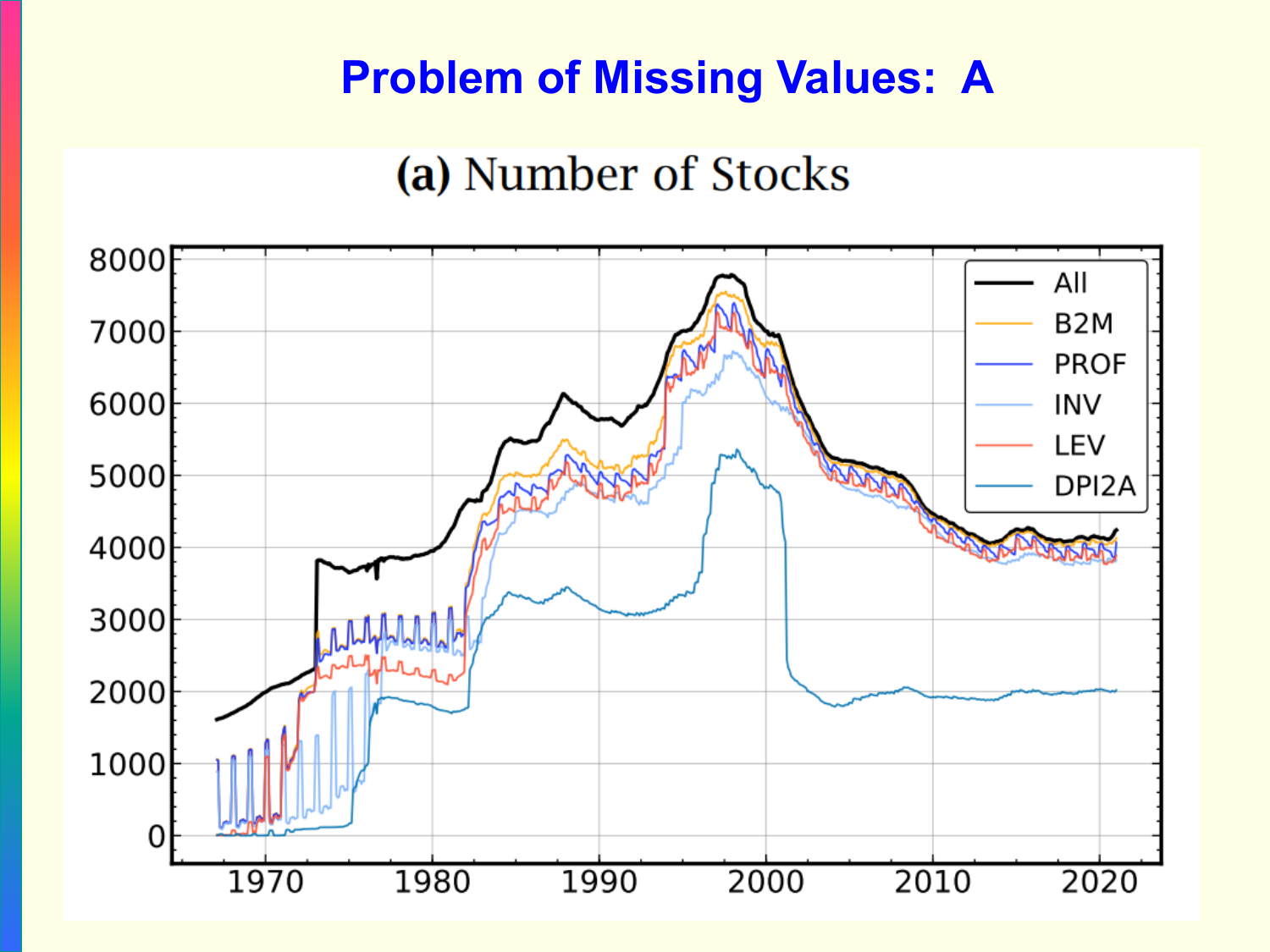### **Problem of Missing Values: B**

### (e) Missing Percentage

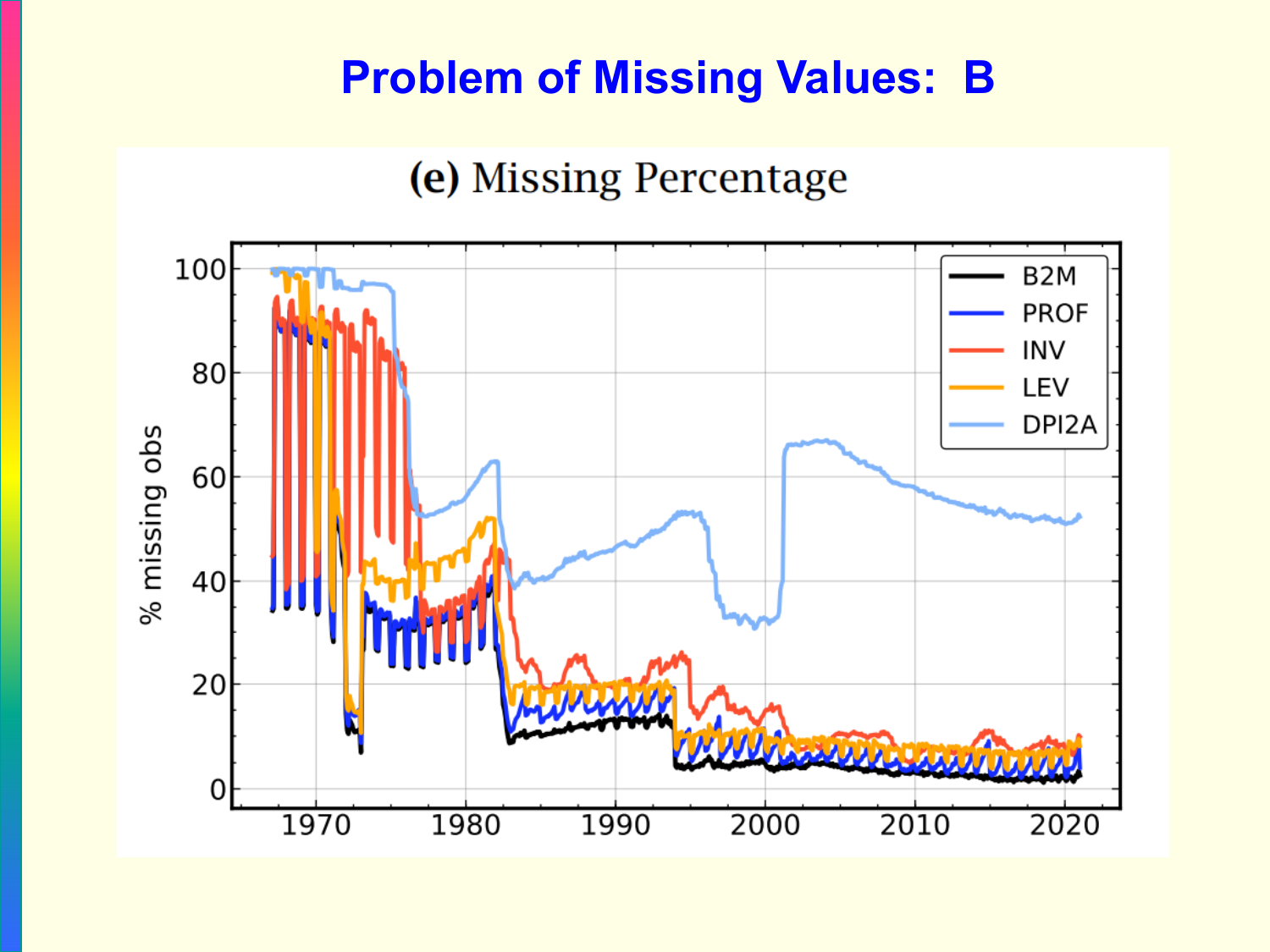# **Why Is It Important ?**

- Thousands of Studies reply on firm characteristics
	- Fama and French 3-factor models, …
	- Hundreds of anomalies
	- Empirical corporate; Accounting
- Potential issues: under- or over-estimate
- What about machine learning?
	- ◆ Panel approach: selection bias
	- Exception: Han, et al, 2022, "Expected Stock Returns … E-LASSO …"
		- univariate XS: replacing missing forecasts by others; competitive to NN.
	- ◆ Literature correction: Rapach, Strauss and Zhou (2013, JF) is perhaps the first academic study (published in a top finance journal) that applies LASSO, Enet in finance.

### Pathbreaking !

- ◆ a generic approach dealing with missing data
- ◆ Another paper, Freyberger, et al, 2021, "Missing Data in asset pricing"
- Both offer unique insights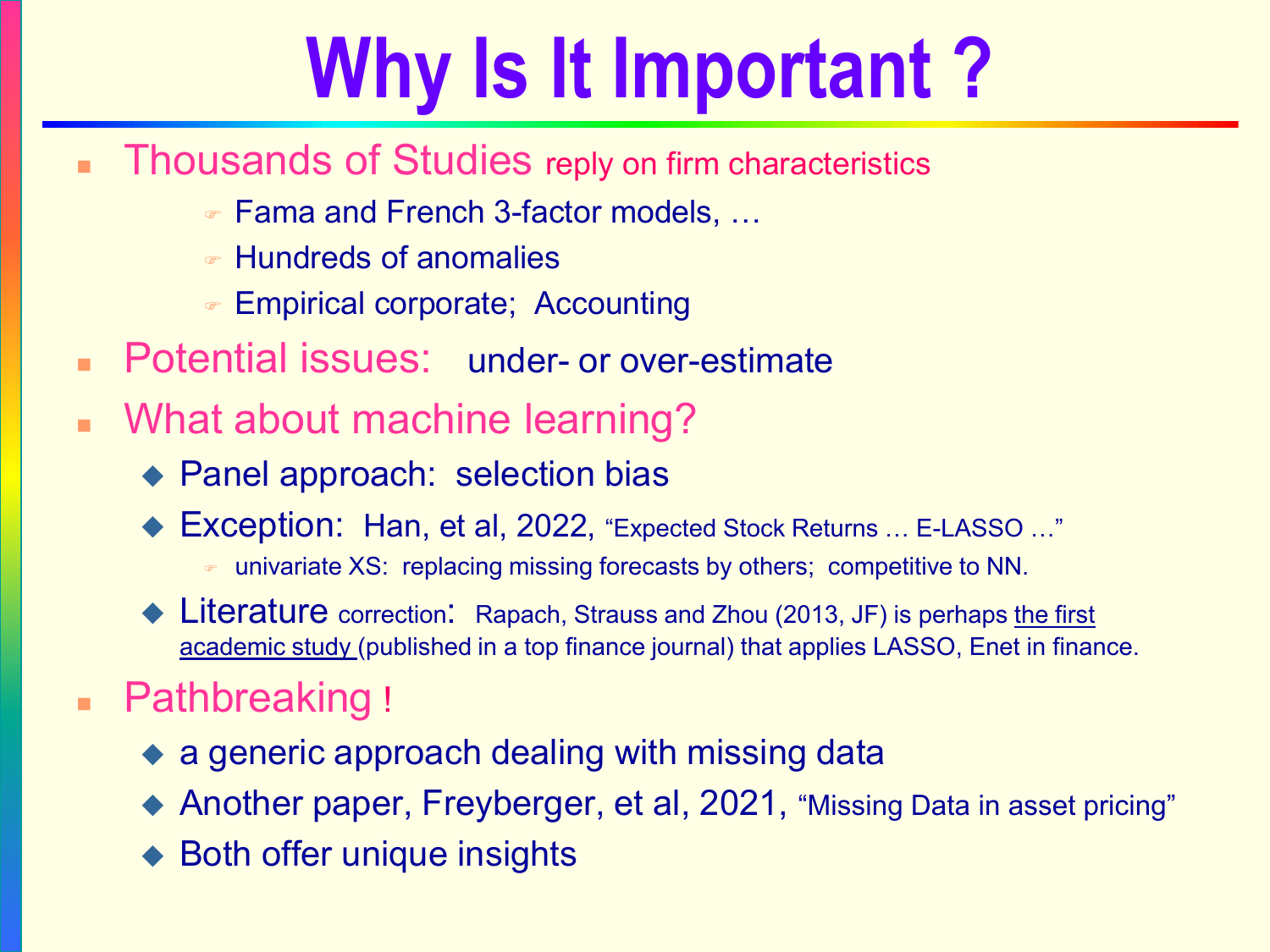### **How to solve the problem?**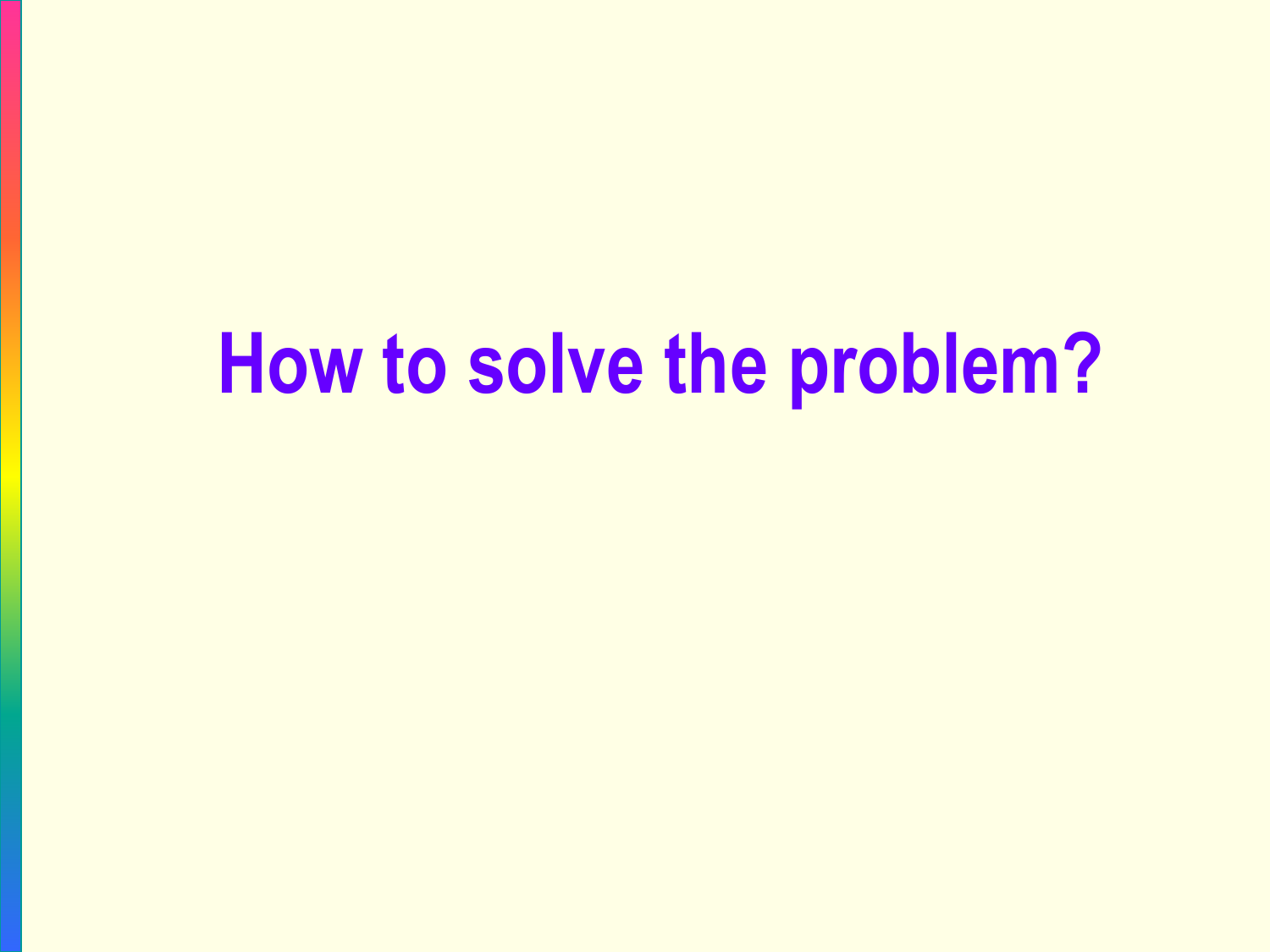### **The** Idea

At time t, Let  $C_{i,l}^t$  be firm i's characteristic l. Assume a factor model for the  $N_t \times L$  matrix:

$$
C_{i,l}^t = F_i^t \Lambda_l^{t\top} + e_{i,l}^t
$$

PCA with all data:

$$
\tilde{\Sigma}_t^{XS} = \frac{1}{L} \sum_{l=1}^L C_l^t C_l^{t\top}, \quad N_t \times N_t
$$

**PCA with missing:**

$$
\hat{\Sigma}_t^{XS} = \frac{1}{|\mathcal{Q}_{i,j}^t|} \sum_{l \in \mathcal{Q}_{i,j}^t} C_l^t C_l^{t\top},
$$

summing over observed data.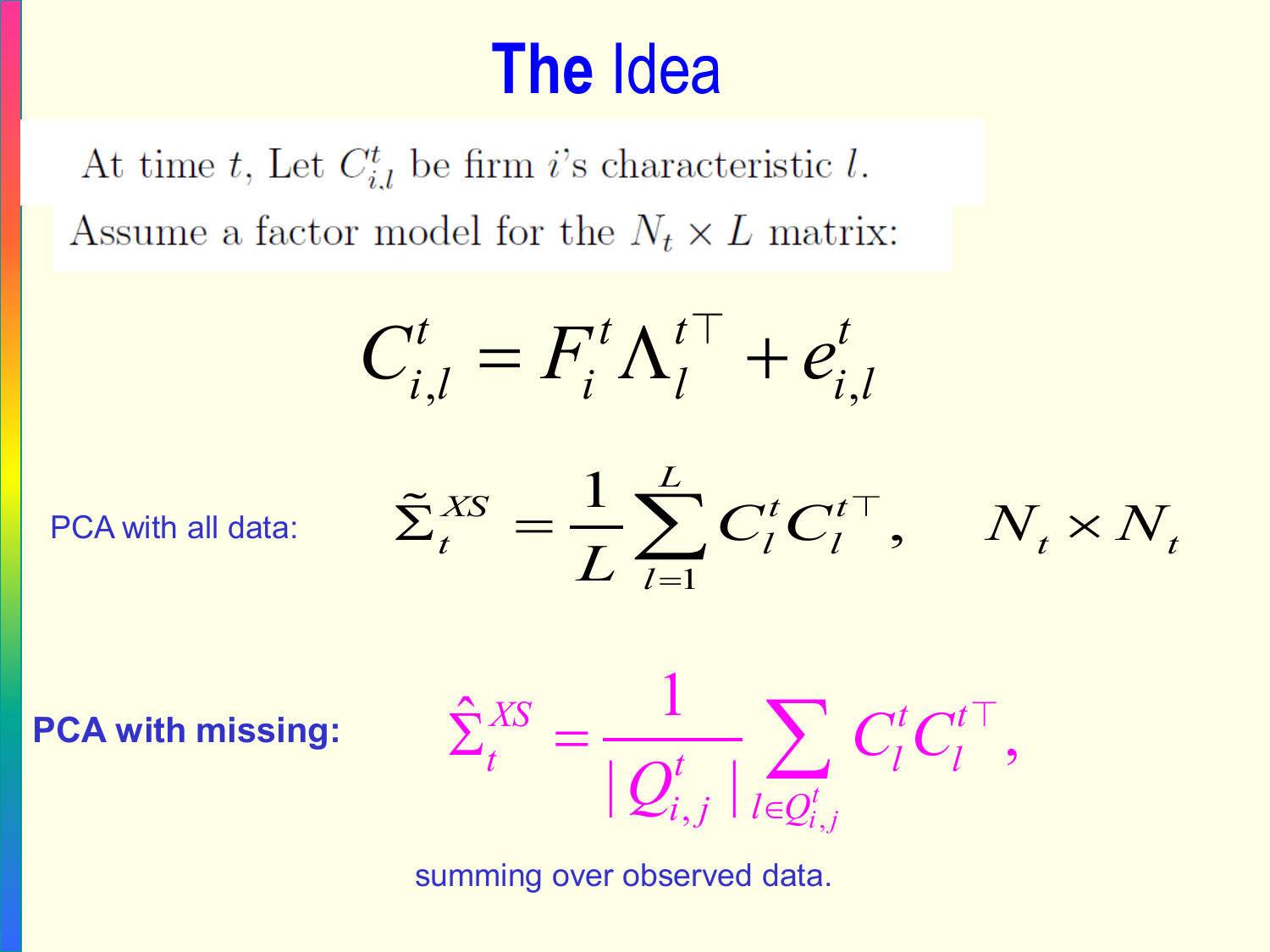# **Major Results: 1**

### **Table 3:** Imputation Error for Different Imputation Methods

|              | In-Sample |                   |      | <b>OOS MAR</b> |                   |      | <b>OOS Block</b> |           |         |
|--------------|-----------|-------------------|------|----------------|-------------------|------|------------------|-----------|---------|
| Method       | all       | quarterly monthly |      | all            | quarterly monthly |      | all              | quarterly | monthly |
| global BF-XS | 0.11      | 0.10              | 0.13 | 0.15           | 0.15              | 0.14 | 0.17             | 0.16      | 0.19    |
| global F-XS  | 0.10      | 0.07              | 0.14 | 0.16           | 0.17              | 0.16 | 0.18             | 0.17      | 0.20    |
| global B-XS  | 0.15      | 0.15              | 0.14 | 0.16           | 0.16              | 0.15 | 0.19             | 0.18      | 0.20    |
| global XS    | 0.19      | 0.18              | 0.21 | 0.23           | 0.22              | 0.24 | 0.22             | 0.21      | 0.24    |
| global B     | 0.16      | 0.17              | 0.15 | 0.17           | 0.17              | 0.15 | 0.21             | 0.20      | 0.22    |
| local B-XS   | 0.15      | 0.16              | 0.14 | 0.16           | 0.17              | 0.15 | 0.19             | 0.19      | 0.20    |
| local XS     | 0.21      | 0.20              | 0.22 | 0.23           | 0.22              | 0.24 | 0.23             | 0.22      | 0.24    |
| prev         | 0.18      | 0.18              | 0.18 | 0.19           | 0.19              | 0.19 | 0.23             | 0.21      | 0.25    |
| local B      | 0.16      | 0.17              | 0.15 | 0.17           | 0.17              | 0.15 | 0.21             | 0.20      | 0.22    |
| XS-median    | 0.29      | 0.29              | 0.29 | 0.29           | 0.29              | 0.29 | 0.28             | 0.28      | 0.29    |
| ind-median   | 0.29      | 0.29              | 0.29 | 0.29           | 0.29              | 0.29 | 0.28             | 0.28      | 0.29    |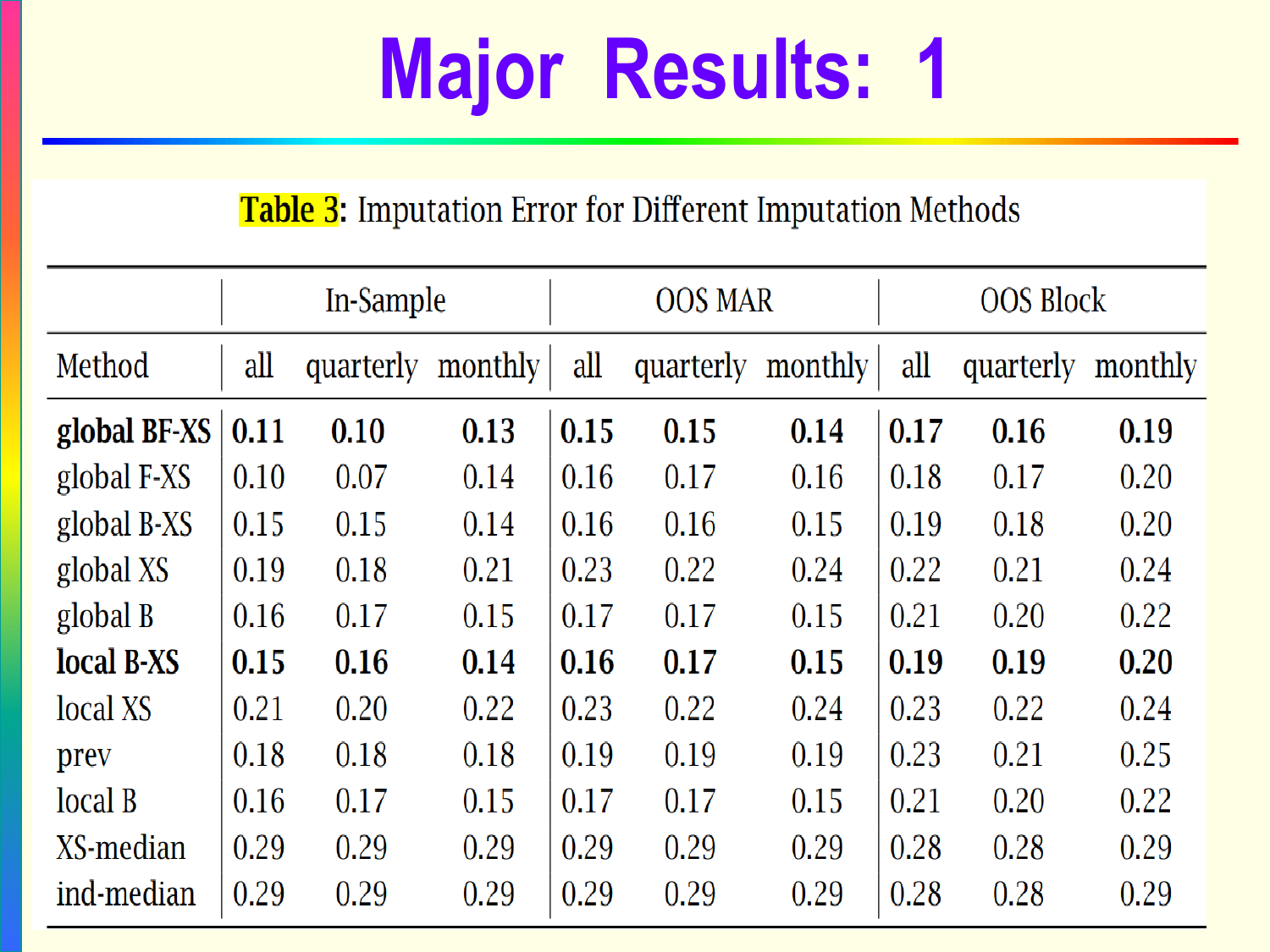### **Major Results: 2**

**Figure 15:** Univariate Sorts With and Without Missing Values



Book-to-Mkt: sequentially to have more characteristics available.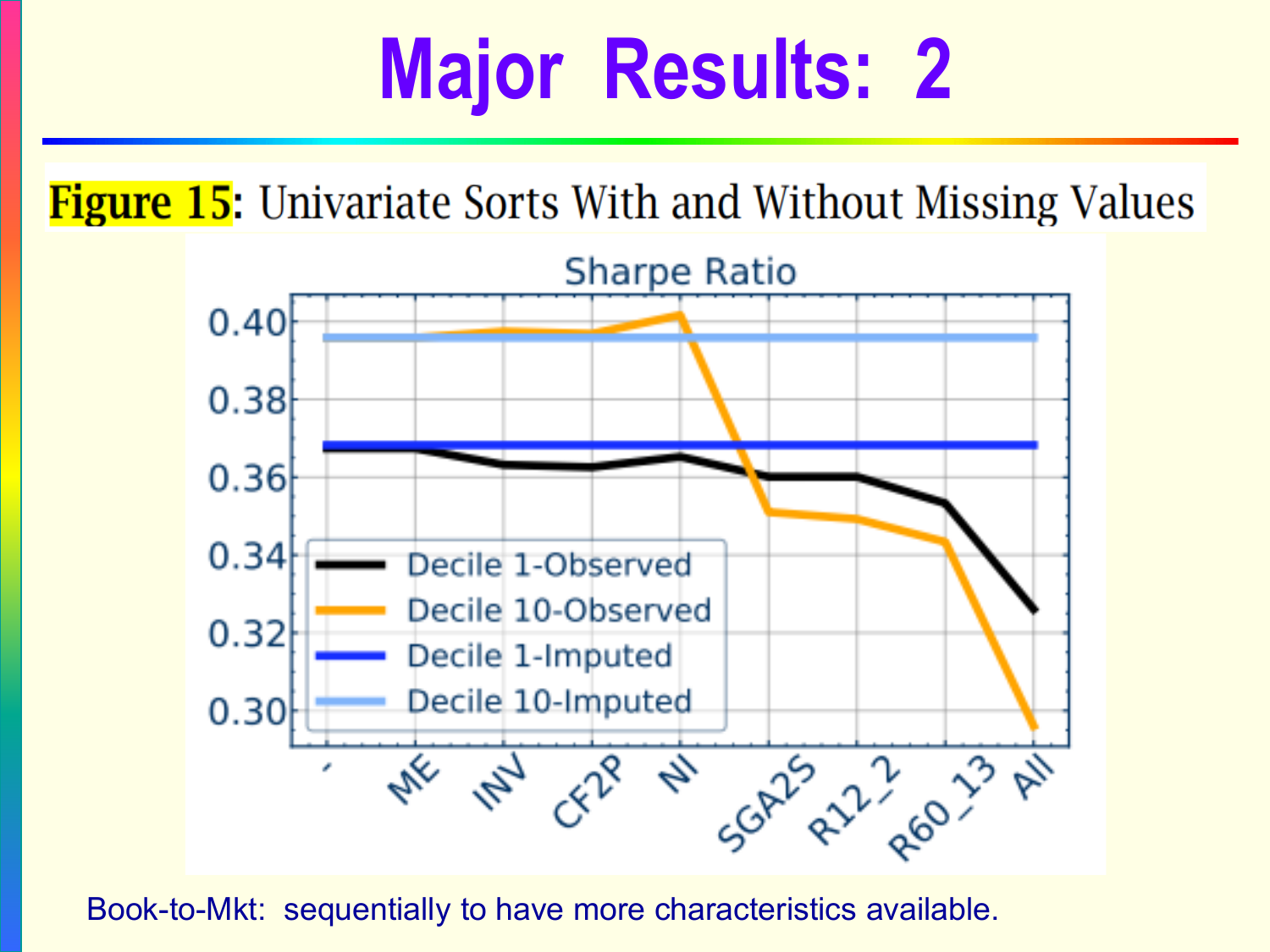# **Model Assumptions?**

- **Doing PCA on characteristics** 
	- more discussions on the types of missing?
		- missing at random
		- missing completely at random
	- ◆ simple:
		- given firm, it can miss 50% of the data?
		- Given characteristic, 75% of firm should not miss?
- The impact of different missing
	- ◆ Errors in identifying K?
	- ◆ Errors in estimating the eigenvalues/vectors?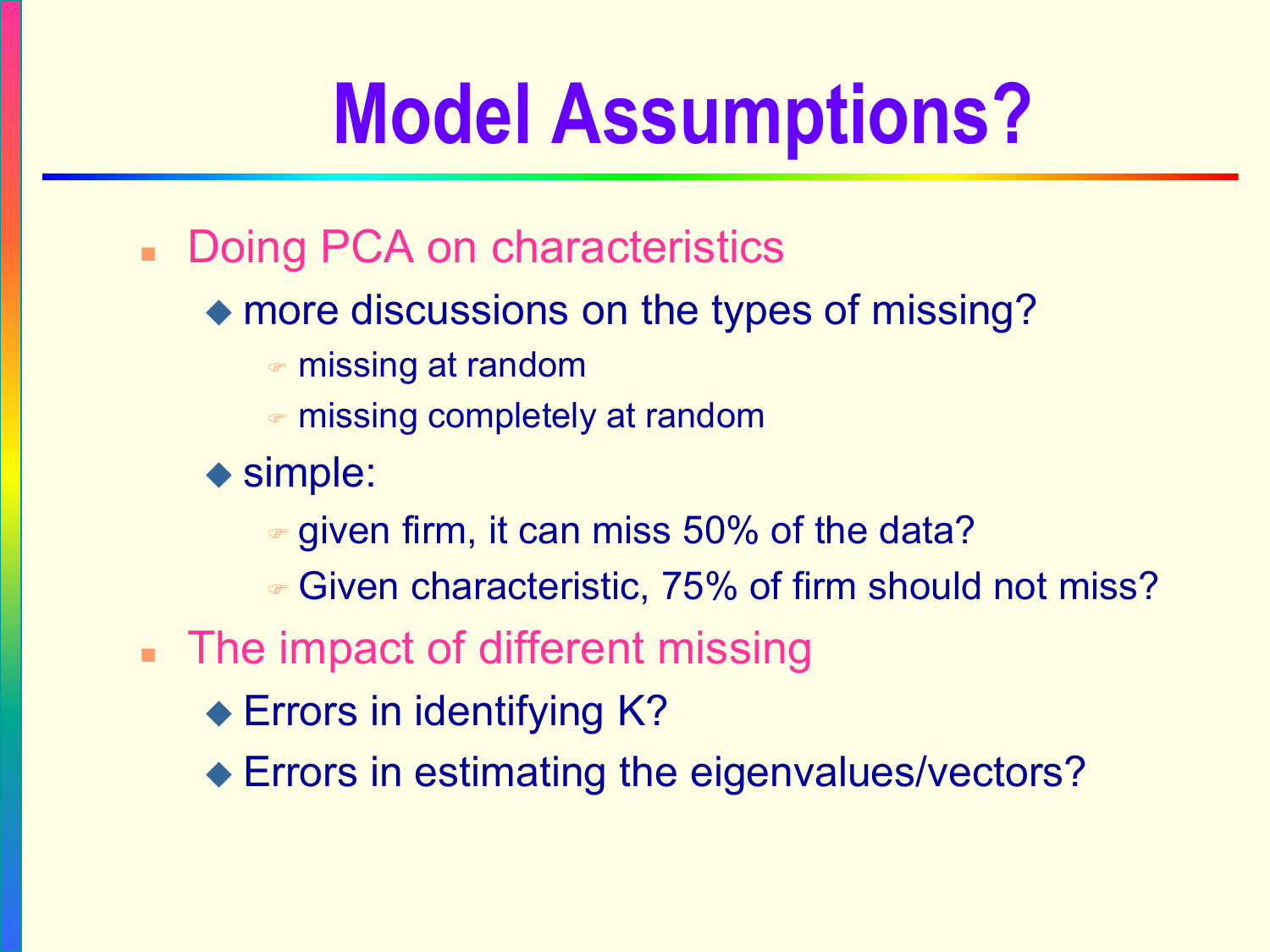# **Interpretation of PCs?**

Given, say, 10 PCs: What are the economic interpretations ? data-driven grouping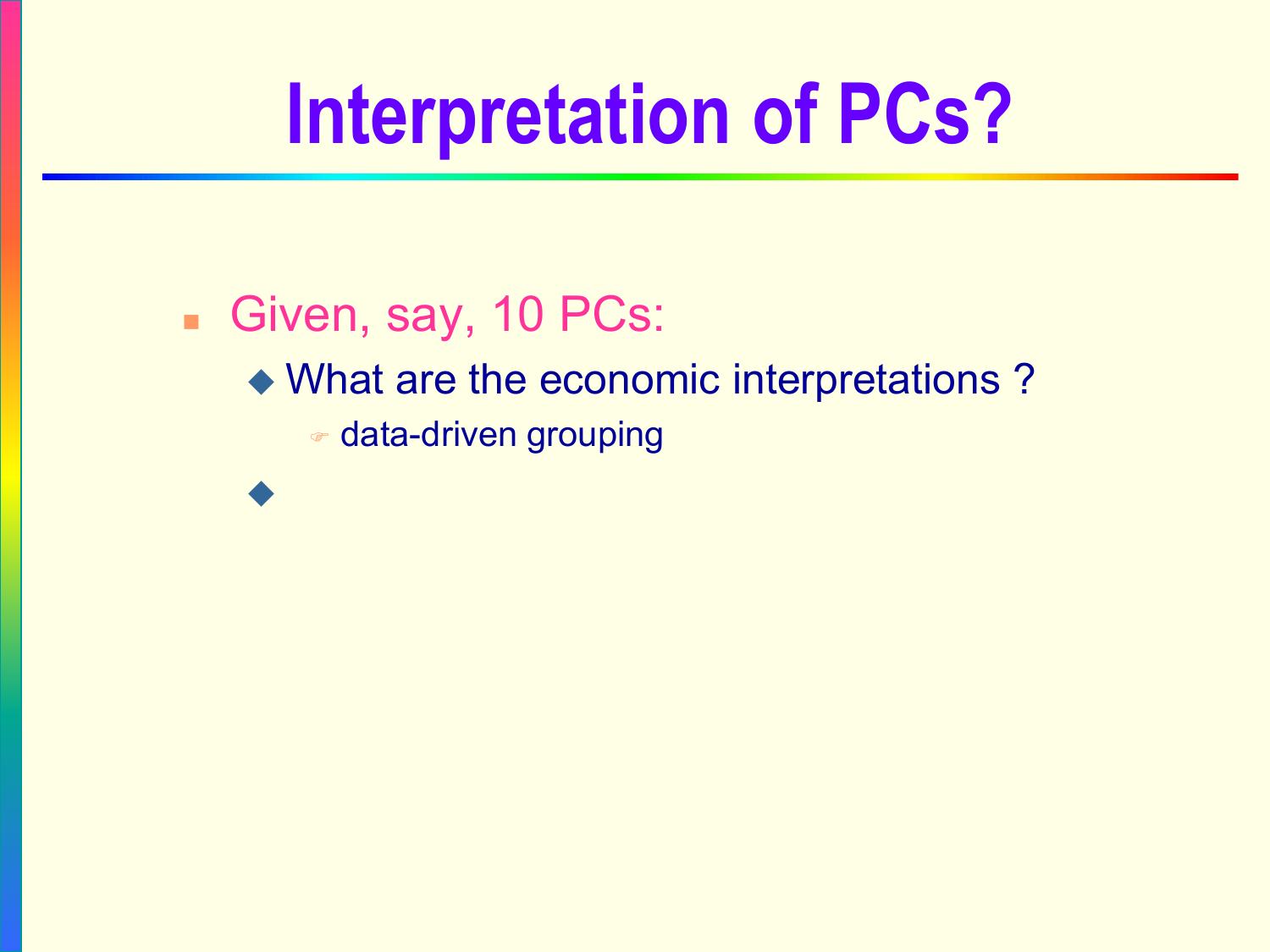

Source: Jensen, Kelly, and Pedersen (2021, Is There a Replication Crisis in Finance?).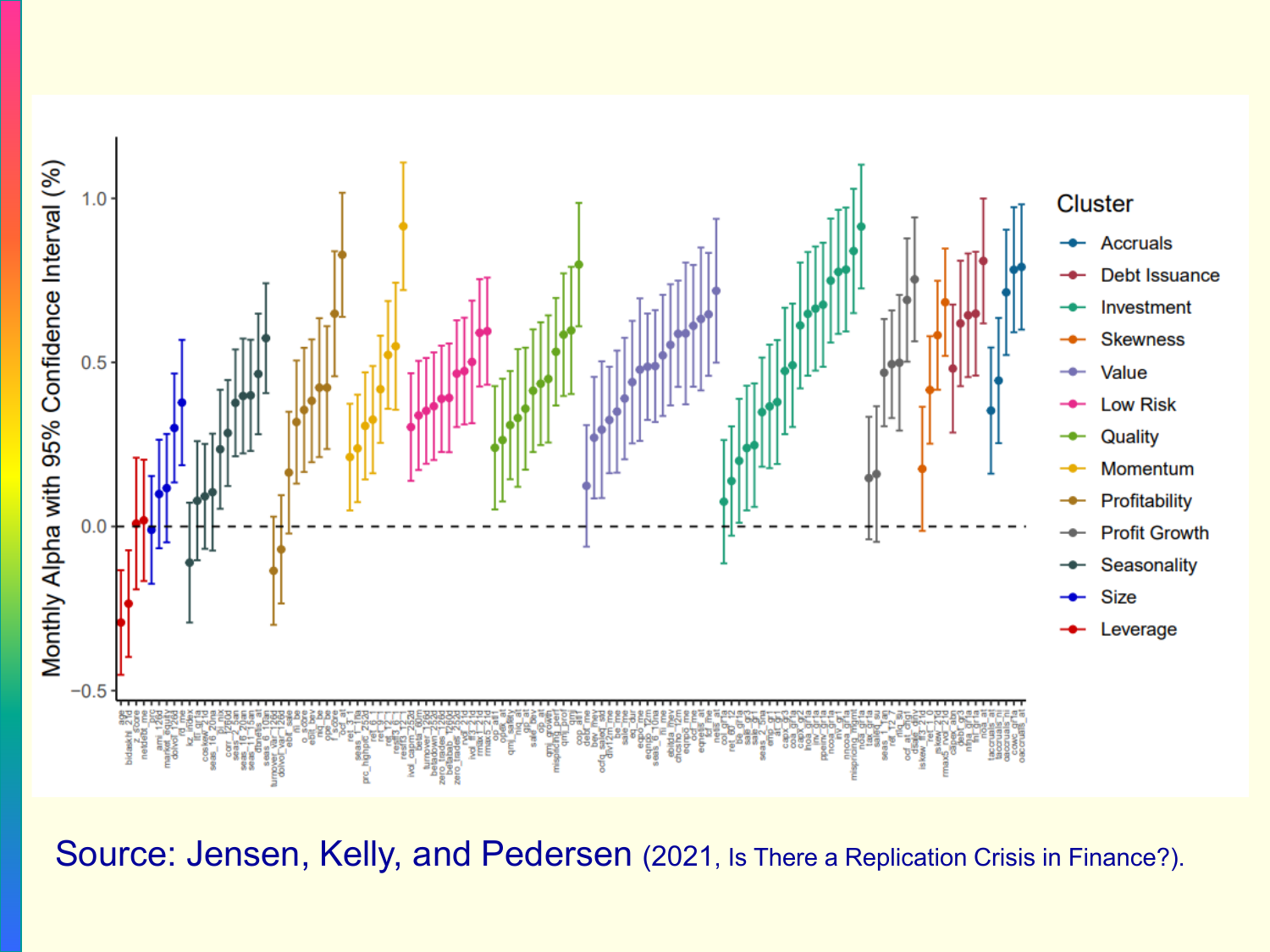# **Interpretation of PCs?**

- Given, say, 10 PCs:
	- What are the economic interpretation?
		- data-driven grouping
	- Which one is the most important? The least?
- If hard to explain, sparse PCA?
	- ◆ Pelger and Xiong (2021)
	- ◆ Rapach and Zhou (2021)
		- Get interpretable macro factors
			- Each PC is a combination of a few highly related macros
		- The factors are competitive to Fama-French factors!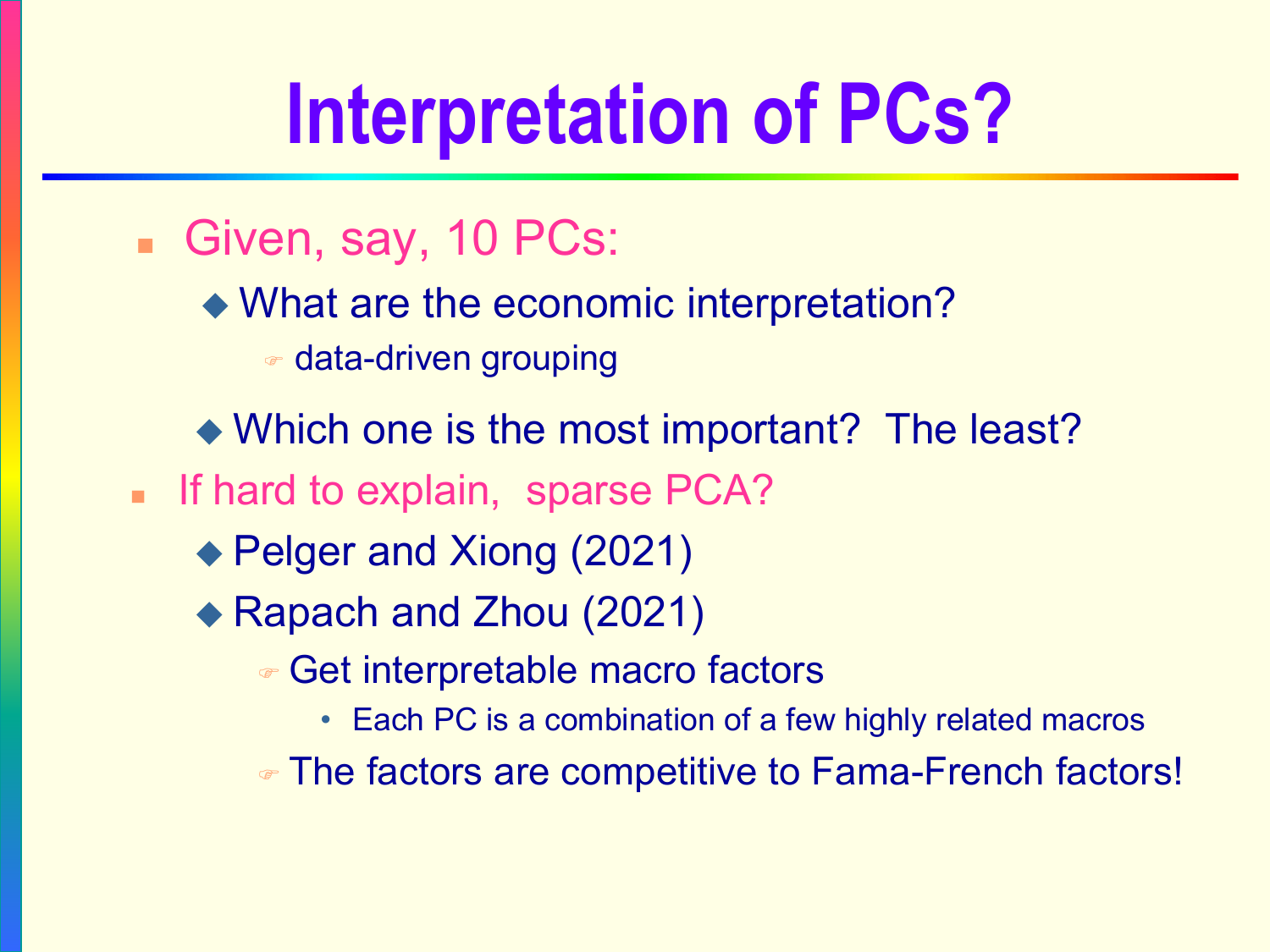**s-PCA**

**PCA on:**

$$
\hat{\Sigma}^{XS}_t = \frac{1}{|\mathcal{Q}_{i,j}^t|} \sum_{l \in \mathcal{Q}_{i,j}^t} C^t_l C^{t\top}_l,
$$

#### PCA+ max  $u'_1 X v_1$  subject to  $||u_1||_2^2 = 1$ ,  $||v_1||_2^2 = 1$ ,  $||v_1||_1 \leq c$ , LASSO $u_1,v_1$

#### **Q:** 1<sup>st</sup> PC about trading friction characteristics?

Source: Witten, D. M., R. Tibshirani, and T. Hastie (2009), A Penalized Matrix Decomposition, with Applications to Sparse Principal Components and Canonical Correlation Analysis. Biostatistics 10, 515–534.

WTH exploit the biconvexity to develop an efficient iterative algorithm.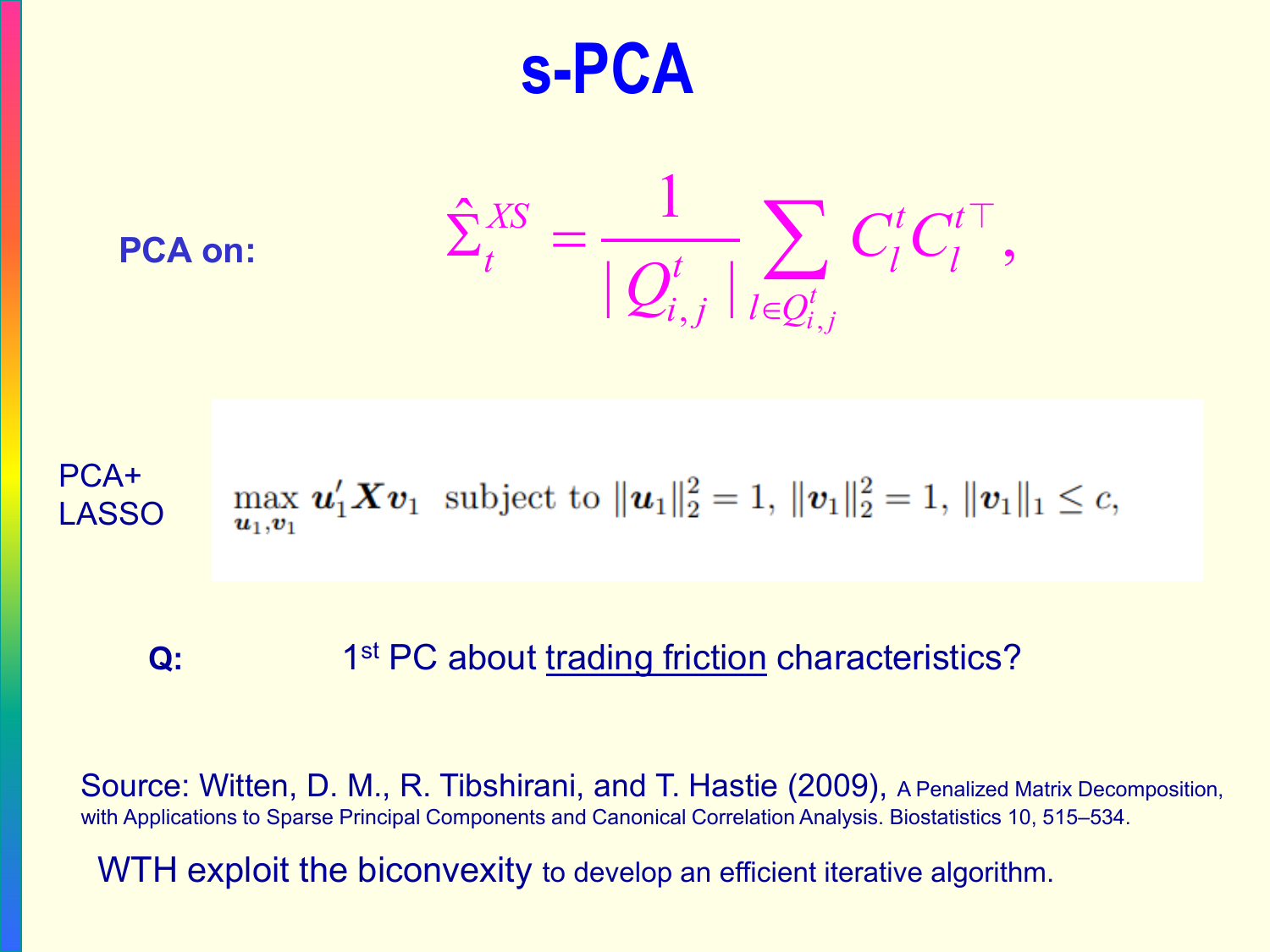# **Asset Pricing Implications**

- **Given K characteristic factors,** 
	- do they contain all the info of the characteristic to price all stocks?
	- ◆ only K categories of anomalies?
	- ◆ is the largest risk of characteristics carry the most risk premium?
	- which imputation method does the best in explaining the expected returns?
	- ◆ the Sharpe ratio?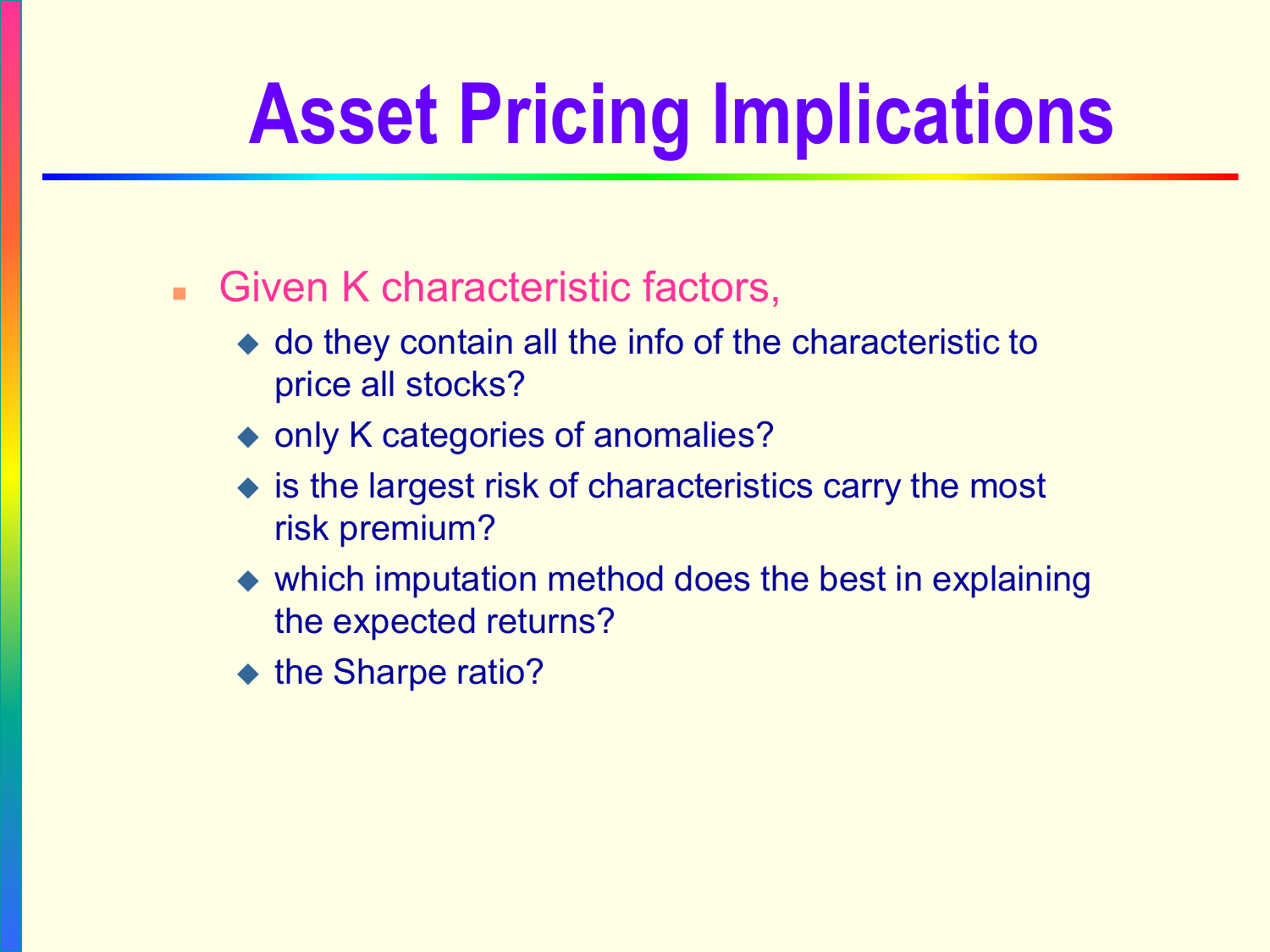# **Timely Forecasts?**

- **In cross-section forecasting, one often** lags the characteristics a few months.
- **No longer necessary!** 
	- $\bullet$  if missing only a small amount, why "throw out the baby with the bath water"?
		- more timely info should be more valuable.
	- $\bullet$  if in doubt, impute them. How will this affect the results?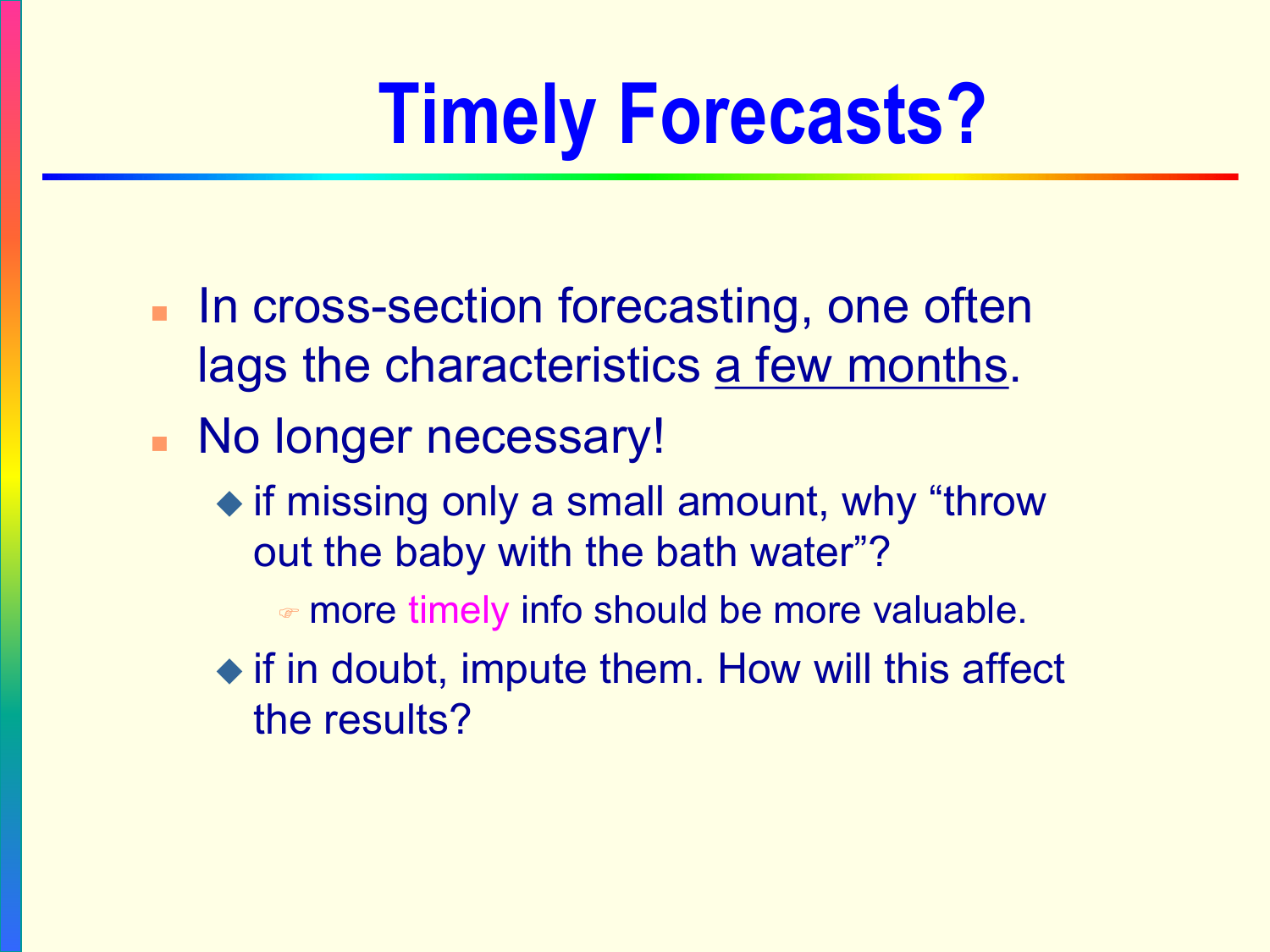# **A Paper to cite ?**

- Liu, Tang and Zhou (2022, JFE, forth)
	- ◆ "Recovering the FOMC Risk Premium"
- **Anything in common?** 
	- ◆ missing data
	- $\rightarrow$  options with expiration right after the FOMC
	- $\bullet$  early years unavailable options
		- matrix completion via implied volatility surface
- Why cite?
	- ◆ missing data problem too in option pricing
	- an alternative solution to a different problem
	- that paper does cite this one (in the last minute; good to inform readers on general approaches dealing with missing data).